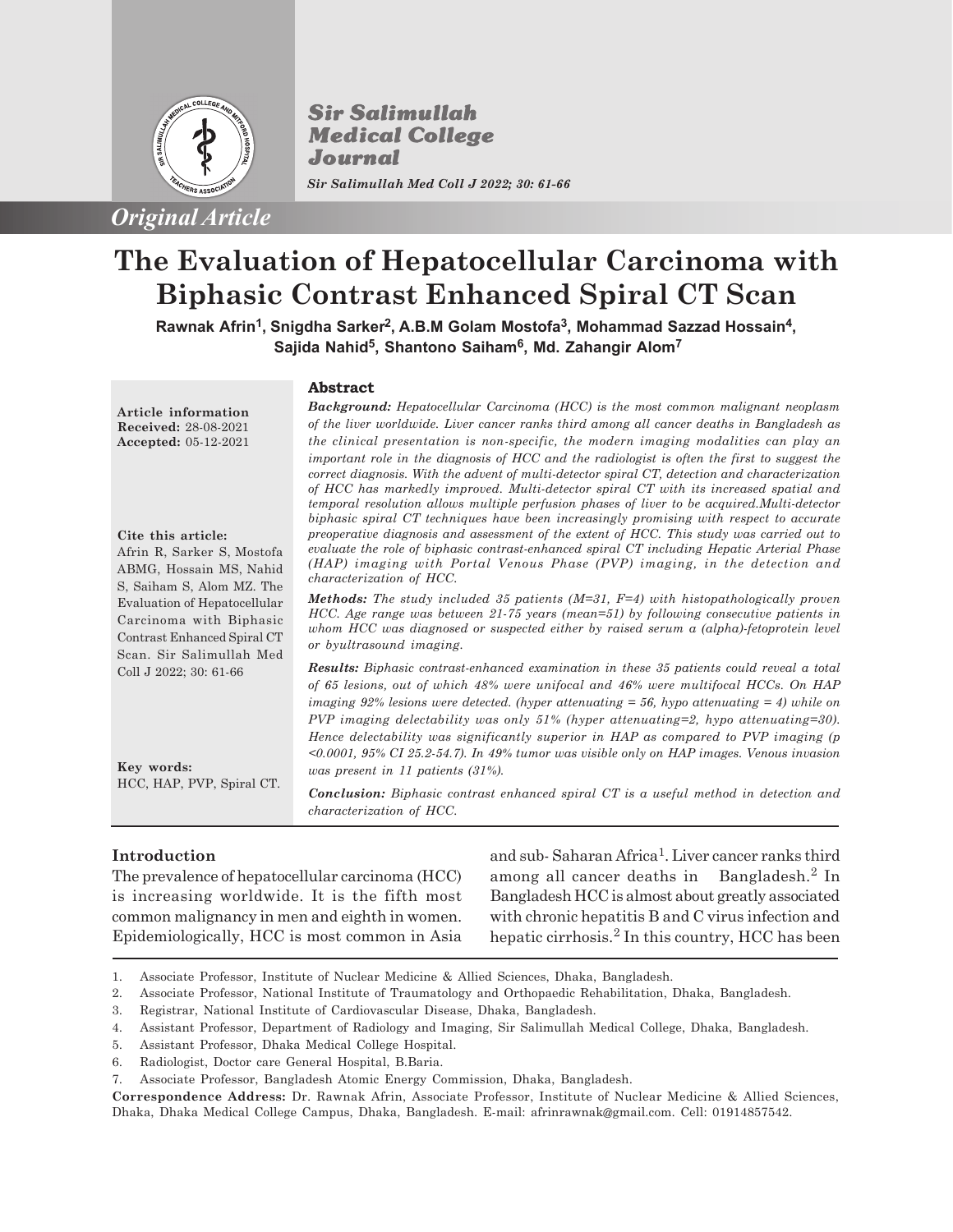neglected in Bangladesh as the majority of the patients come from poor or lower-middle class. Second thing that occurs is that time of diagnosis is delayed, this is probably due to lack of awareness, lack of advance medical facilities, lack of resources and economic reasons. Diversity of clinical presentation of the disease made it difficult to diagnosis in early stage. Diagnostic confirmation and careful staging of patients with chronic liver disease with HCC are key aspects for establishment of the patient's prognosis and planning the right treatment.

Computed Tomography (CT) has gained acceptance as the preferred technique for the evaluation of wide range of liver lesions, because it provides image acquisition of peak enhancement of liver parenchyma in a single breath hold, reducing the chances of missing small lesions. In general, anatomic definition is more complete with CT scanning. CT can also provide information about portal vein, hepatic vein invasion, lymphadenopathy, ascites, bile duct invasion, invasion to the adjacent organs and even distant metastases.

The advent of spiral MDCT in recent years has dramatically improved the ability to detect and stage HCC. Recent studies shown that MDCT have elevated sensitivity in the detection of HCC, due to the high speed and flexibility primary to the achievement of high quality thin section imaging and 3D capabilities.<sup>3</sup> The availability of spiral CT has changed the radiologist's approach to imaging. With the availability of faster spiral CT scanners it is now possible to scan through the entire liver twice- once during the hepatic arterial phase (HAP) and then the portal venous phase (PVP) for hypervascular liver tumor detection and lesion characterization. Striking but transient early enhancement is common in HCC as lesions are vascular. Most of the HCC are enhancing during arterial phase as they gain blood supply from hepatic arteries and show rapid washout of contrast during portal venous phase and delayed phase.<sup>4</sup>

#### **Patient and methods**

A prospective study was carried out in a tertiary hospital (Sir Salimullah Medical College Hospital), Dhaka Bangladesh, over a period of 18 months. Initially 52 patients were included in the study, who presented to the radiology department as diagnosed cases or suspected HCC either by USG or raised serum a-fetoprotein level. 35 patients were selected who were biopsy proven HCC and 17 patients were excluded due to inadequate records or not proven HCC on pathologic results or due to having any contraindication to contrast CT.

All these patients had proven HCC on histopathology and complete records, including CT scans, medical history and pathology reports. All 35 patients were diagnosed to have HCC by pathological findings with needle biopsy, FNAB (n=35) under image guidance. In all patients with HCC, biphasic CT findings were compared and correlated with histopathologic findings and characteristic clinical manifestations.

#### **CT Imaging Protocol**

Spiral Biphasic CT scans of liver were performed with Somatom Emotion 16 slice, Siemens CT scanner at 120 kvp and 200-250 mAs. All patients received oral contrast material 1 hour before CT examination, followed by I/V injection of 80 to100 ml nonionic contrast medium, Iopamidol at the concentration of 370mg/ml for detection and enhancement pattern of the lesions. Rapid bolus of contrast was administered in the large antecubital vein with power injector at flow rate of 4 ml/sec (injected in 25 seconds). Biphasic spiral CT scans were obtained in HAP obtained after 25 sec. delay and in PVP after 50-60 sec. delay following the injection of I/V contrast material. In the HAP, slice thickness of 5mm with 5mm interslice space and pitch used was 1-1.5 depending upon the liver size. The entire liver for HAP was scanned in one breath hold. Later, additional images of PVP were obtained from the dome of diaphragm to the iliac crest. The hepatic arterial phase and portal venous phase images in 35 patients with 65 HCCs were compared and assessed for detection and enhancement pattern of the tumors. Any associated finding like portal or hepatic venous infiltration, hepatic or para-aortic lymphadenopathy, arterio-portal shunting, cirrhosis, ascites and pleural effusion if present was noted.

#### **Statistical Analysis of Data**

For comparison of detection of lesions in arterial and venous phase, statistical analysis was performed by using Repeated Measures Design. Statistical data analysis was done by using computer programme SPSS. A p-value of less than 0.05 was considered to indicate statistically significant difference.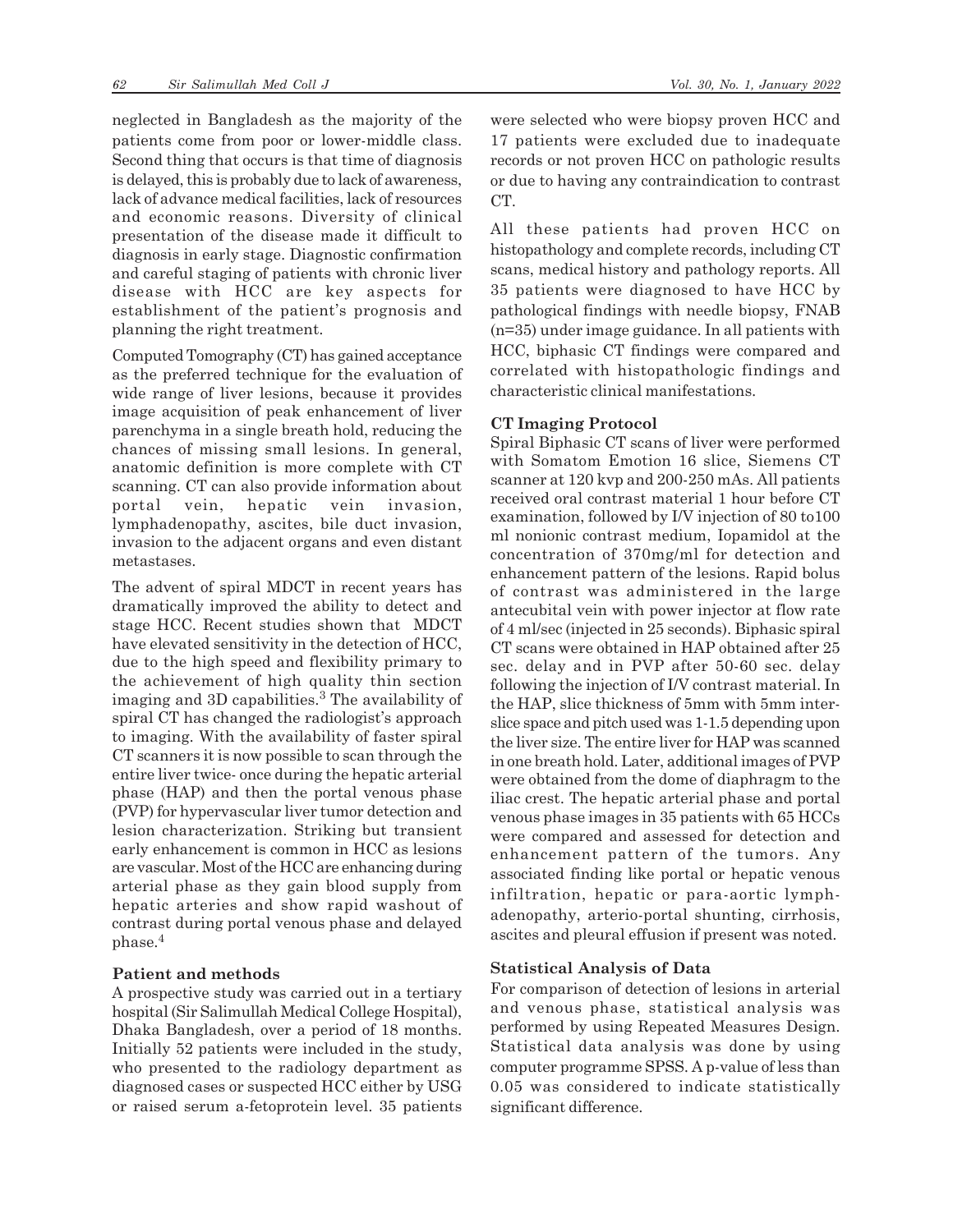## **Results**

The mean age of the study patients was Mean  $\pm$ SD was  $51.7 \pm 11.4$  with range from 21 to 75 years. The highest incidence of HCC was found in the age group between 41 to50 years. In the current study, higher male incidence, (male 89% and female 11% cases) was observed. In our study 60% cases were Hepatitis B virus positive whereasin 9% cases HCV waspositive.In this study AFP was found to be elevated in 22(62%) of cases. (Table I).

| Table-I                                         |
|-------------------------------------------------|
| <i>Epidemiological characteristics of study</i> |
| population $(n=35)$ .                           |

| Characteristic                 |                 | Percentage |
|--------------------------------|-----------------|------------|
| Mean Age                       | $51.7 \pm 11.4$ |            |
| Male : Female                  | 9:1             |            |
| Hepatitis B positive           | 21              | 60         |
| Hepatitis C positive           | 3               | 9          |
| Elevated $\alpha$ feto protein | 22              | 63         |

Maximum 17 of 35 (48%) patients had solitary lesions, followed by 16 had (46%) multifocal lesions. (Table 2) Out of 65, maximum 48 (73%) lesion were found in right lobe, 15/65 (23%) were found in left lobe (Figure 1)



**Fig.-1:** *Pie chart showing the distribution of study patients according to location of lesions.*

Table II shows the distribution of patients by pattern of the lesion. Maximum 17 (48%) cases had solitary, 16 (46%) cases had multifocal and 2 (6%) cases had diffuse lesion.

**Table II** *Distribution of study patients according to pattern of the lesions*

| Pattern of the lesion Frequency |    | Percentage |
|---------------------------------|----|------------|
| Solitary                        | 17 | 48         |
| Multifocal                      | 16 | 46         |
| Diffuse                         | 2  | 6          |
| Total                           | 46 | 100.0      |

Evaluation of enhancement pattern and detectability in 35 patients with 65 HCCs using biphasic spiral CT was performed. Among 65 lesions 56 HCCs, (86%) showed moderate to marked hyper attenuation during the hepatic arterial phase. There was total hyper attenuation in 35 and partial hyper attenuation in 21. The remaining 9 HCCs showed isoattenuation in 5 (8%) and hypo attenuation in 4 (6%) during the hepatic arterial phase of CT imaging. Therefore the delectability of HCC in the HAP of spiral CT was 92% (hyper attenuating=56, hypo attenuating=4). Detectability was determined by hyper attenuation or hypo attenuation compared to surrounding enhancing liver. Most of the HCCs showed characteristic hyper attenuation in the HAP before adequate enhancement of liver parenchyma. This was true even in HCCs <2 cm in diameter (Table III).

Table III shows the distribution of lesions by contrast enhancement pattern on arterial phase. Maximum 56 (86%) lesions' contrast enhancement pattern on arterial phase were hyperattenuation followed by 04 (6%) lesions', and 05 (8%) lesions' contrast enhancement pattern on arterial phase were hypoattenuation and isoattenuation respectively.

## **Table-III**

*Distribution of lesions according to contrast enhancement pattern on arterial phase*

| Contrast enhancement      |    | Frequency Percentage |
|---------------------------|----|----------------------|
| pattern on arterial phase |    |                      |
| Hyperattenuation          | 56 | 86                   |
| (total/partial)           |    |                      |
| Hypoattenuation           | 4  | 6                    |
| Isoattenuation            | 5  | 8                    |
| Total                     | 65 | 100.0                |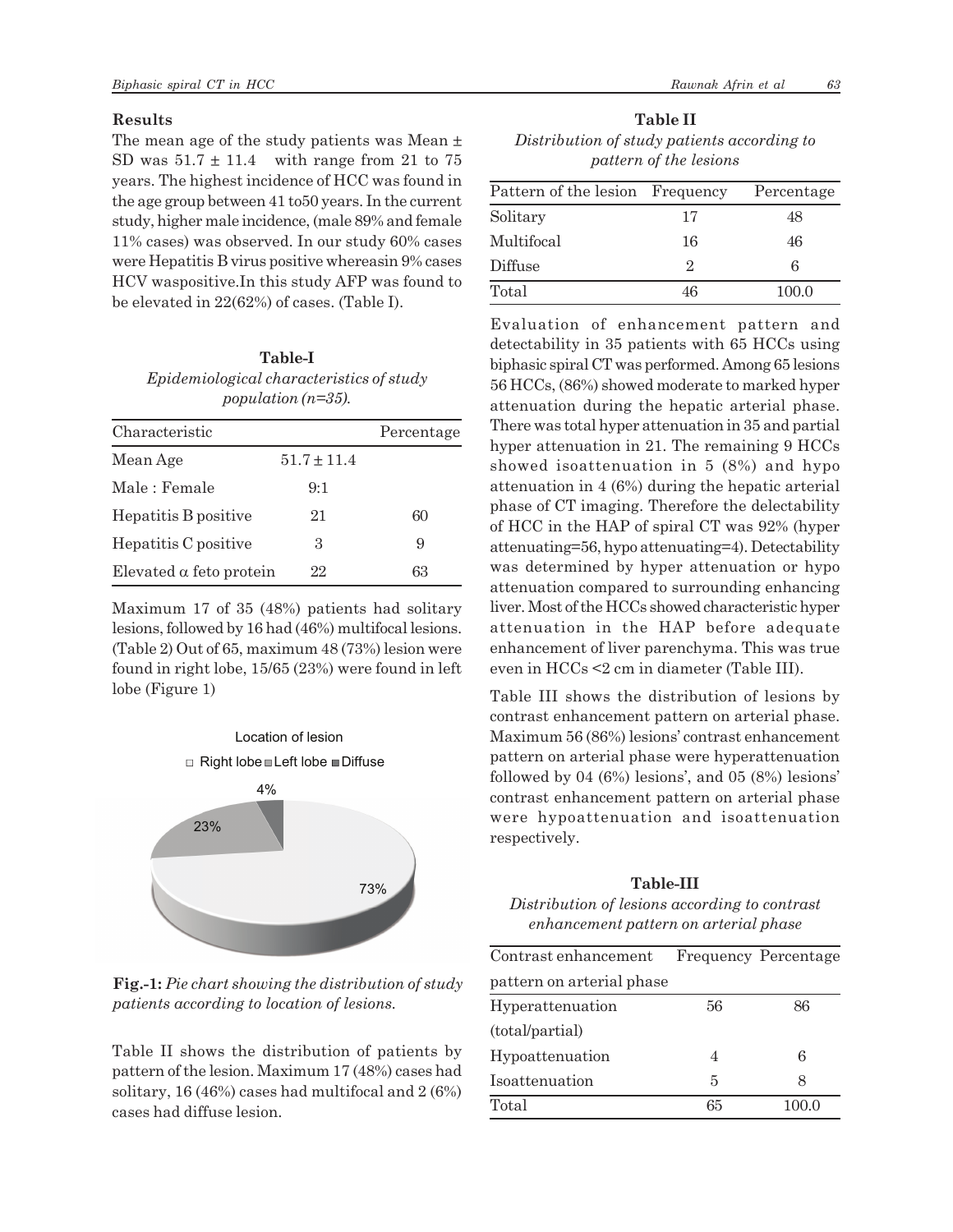The PVP images showed hyperattenuation in 2 (4%), isoattenuation in 33 (49%), and hypoattenuation in 30 (47%). The detectability of HCCs in the PVP was  $51\%$  (hyper attenuating  $= 2$ , hypoattenuating = 30) (Table IV).

Table IV shows the distribution of lesions by contrast enhancement pattern on portal venous phase . 32 (47%) lesions contrast enhancement pattern on portal venous phase were hypoattenuation followed by 33 (49%) lesions and 02 (4%) lesions contrast enhancement pattern on portray venous were isoattenuation and hyperattenuation respectively.

# **Table-IV** *Distribution of lesions according to contrast enhancement pattern on portal venous phase*

| Contrast enhancement |    |                      |
|----------------------|----|----------------------|
| pattern on portal    |    | Frequency Percentage |
| venous phase         |    |                      |
| Hypoattenuation      | 32 | 47                   |
| Isoattenuation       | 33 | 49                   |
| Hyperattenuation     | 2  | 4                    |
| Total                | 65 |                      |

The delectability of HCCs in HAP imaging was significantly superior to the PVP ( $p \le 0.0001$ , 95% CI 25.2-54.7), calculated by using Repeated Measures Test. 49% HCCs were only detected in HAP phase.

Among 65 HCCs, 9 HCCs (14%) did not show the characteristic enhancement pattern in the hepatic arterial phase of imaging. They were iso or hypodense and were difficult to differentiate from other hepatic tumors including metastases or intrahepatic cholangiocarcinoma. Therefore the delectability of hyper vascular HCCs in the hepatic arterial phase according to characteristic enhancement pattern was 86%. Capsular enhancement although better seen on delayed images was identified in 8 (12%) of 65 HCC on portal venous phase.

The size of the HCCs were measured and categorized in four groups.Maximum 35 (54%) HCCs were within 3 to 5 cm,  $15(23%)$  were  $\leq$ 3 cm, 12 (19%) lesions were within 5 to 8 cm and the rest were> 8cm.The enhancement pattern of HCCs such as total or partial enhancement in the hepatic arterial phase depended on tumor size. Majority of tumors of 3 cm or greater size enhanced confirming them as hyper vascular HCCs. These were mostly poorly-differentiated HCCs on histopathology.

Seventeen (48%) of the 35 patients with HCCs had associated liver cirrhosis on Spiral CT images. Amongst the secondary findings detected by CT, ascites (34%) was the most common manifestation of HCC. Venous invasion into the portal vein (31%) and lymph node enlargement (14%) at the porta hepatis were the other major secondary findings. The frequency of venous invasion was higher in larger HCCs and seen better in portal venous phase (Table V).

**Table V** *Associated Biphasic Spiral CT Findings:*

| Associated CT findings Frequency Percentage |    |    |
|---------------------------------------------|----|----|
| Cirrhosis                                   | 17 | 48 |
| Ascites                                     | 12 | 34 |
| Portal vein invasion                        | 11 | 31 |
| Lymphnode enlargement                       | 5  | 14 |



**Fig.-2:** *Triple phase axial CT scan showing a well marginated HCC in right lobe of liver showing hyper attenuation in AP & wash out of contrast in PVP & delayed phase.*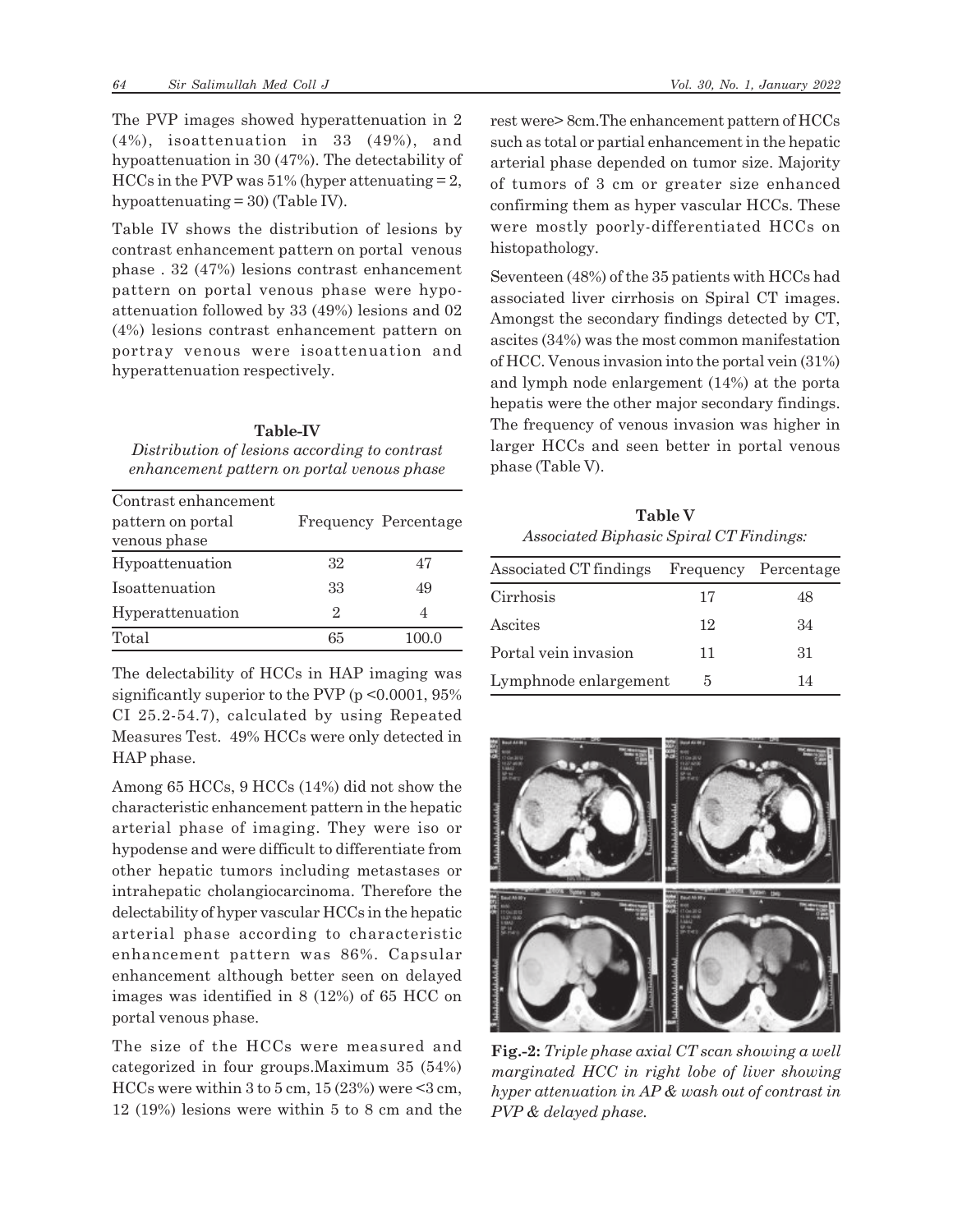

**Fig.-3:** *Triple phase axial CT scan shows HCC in right lobe of liver with irregular margin Lesion is inhomogenously hypodense in NECT, inhomogenously hyperdense on postcontrast arterial phase,wash out of contrast seen in venous phase. CT guided Fine needle aspiration biopsy done on the same patient.*

### **Discussion**

Among multiple scan phase in contrast-enhanced spiral CT, it has been well established that hepatic arterial dominant phase scanning is essential for detecting hypervascular HCC. Hepatic arterial dominant phase images depict a significantly large number of HCCs than images obtained in any other phase, such as un-enhanced, portal venous phase, and delayed phase images. Moreover, many hyper vascular HCCs are seen or are most conspicuous during the hepatic arterial dominant phase<sup>5</sup>. Bruix, et al (2001) concludes that spiral CT is the standard imaging technique for the detection of response to loco-regional treatment of HCC.<sup>4</sup>

 In the current study, higher male incidence, was observed. The Gani series 2013, conducted in our country found the similar findings. In our study 60% cases were Hepatitis B virus Positive & HCV positive cases were 9%. These findings are supported by the previous study done in our country.<sup>2</sup> (HCC) is a vascular neoplasm which may be solitary, multifocal or diffusely infiltrative  $(5\%)$ .<sup>2</sup>

Liu et al. (2003) have observed in their study 25.0% lesion was in left lobe and  $75.0\%$  was in right lobe.<sup>6</sup> Ganiet,al 2013 reported also maximum cases in the right lobe of the liver. $<sup>2</sup>$ </sup>

Factors affecting enhancement patterns of HCC include the volume of contrast material used, length of scan delay after injection of intravenous contrast material and rate of injection of contrast material.<sup>7</sup>

Early HCC is usually hypovascular and intra nodal portal blood flow tends to decrease as the grade of malignancy increases.<sup>5</sup> In addition, the poorly differentiated HCC are usually hypervascular, whereas well-differentiated HCCs are usually hypovascular, particularly in cases of small-sized tumors.<sup>5</sup> The detection of hypervascular HCC in the arterial phase in this study was 92% (60 of 65) confirming the benefit of biphasic contrastenhanced spiral CT to optimally detect HCC,and the results of Yakub et al, Khan and Yu.<sup>5,7,8</sup>

Portal or hepatic venous invasion is considered to be characteristic for HCC and associated with poor prognosis. The frequency of portal venous invasion has been reported upto 40 % and hepatic vein and inferior venacava upto 15 %.<sup>9</sup> In this study, portal venous invasion was detected in 31% because images were obtained during the portal venous phase. It was noted that the portal venous phase images were not useful for the detection and characterization of HCC because the lesions showed isoattenuation in 49% (33 of 65 HCC).

CT studies in Asian populations have reported encapsulated HCC in as many as  $67\%$  of tumors.<sup>10</sup> In our study only 8% of HCC showed capsular enhancement in the portal venous phase because images were not acquired in delayed phase, which better detects capsular enhancement.

Since the biphasic spiral CT does not have 100% sensitivity for detection of HCC, some lesion are liable to be missed especially the early HCC, as mentioned by Yaqoob  $J$  et al<sup>5</sup> which results in falsenegative findings.

In our study HAP was the only phase to depict tumors in 50%. The results of our study are comparable to study by Yaqoob J et al and Lee et al. In western literature it has been reported that the addition of HAP to PVP images depicted up to 30-40% additional HCC in approximately one-third of patients while HAP was the only phase to depict tumor. $5,11$